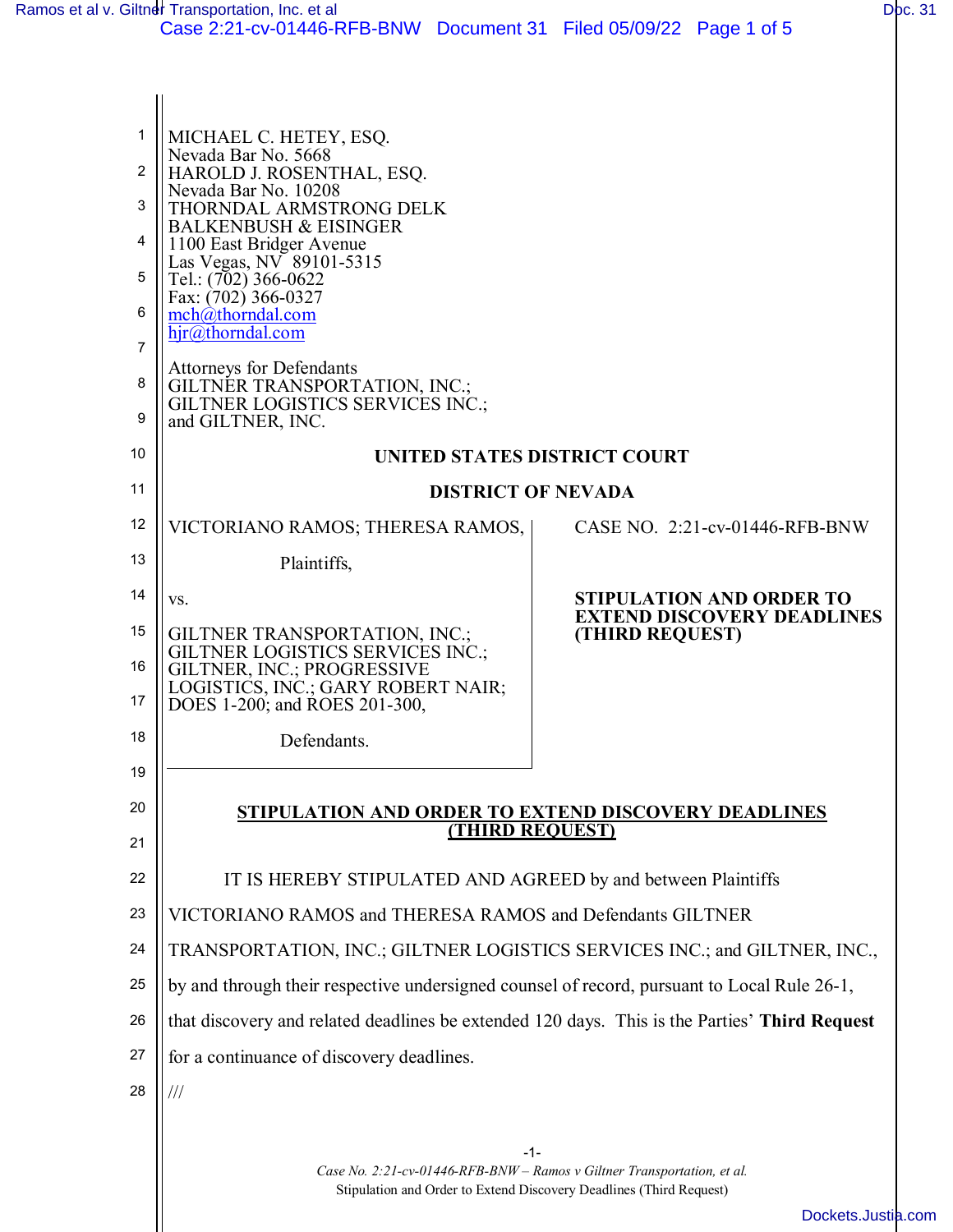#### 1 **I. SUMMARY OF THE CASE**

-2- *Case No. 2:21-cv-01446-RFB-BNW – Ramos v Giltner Transportation, et al.* Stipulation and Order to Extend Discovery Deadlines (Third Request) 2 3 4 5 6 7 8 9 10 11 12 13 14 15 16 17 18 19 20 21 22 23 24 25 26 27 28 This case arises out of a collision between a tractor-trailer and Toyota 4Runner on May 14, 2019 on US-93 at or near Mile Marker 63. At the time of the accident, Plaintiffs VICTORIANO RAMOS and THERESA RAMOS were residents of the State of California, County of Los Angeles. Defendants GILTNER TRANSPORTATION, INC. and GILTNER LOGISTICS, INC. are Idaho Corporations. Defendant GILTNER, INC. was an Idaho Corporation which has been inactive since January 2, 2001. Plaintiffs named GARY NAIR as a Defendant; however, he has since been dismissed as he is deceased as of July 13, 2020. On May 7, 2021, Plaintiffs VICTORIANO RAMOS and THERESA RAMOS filed a Complaint in the Eighth Judicial District Court for Clark County Nevada alleging causes of action for Negligence – Personal Injuries; and Negligent Hiring, Retention, Training and Supervision. Defendants GILTNER LOGISTICS, INC. and GILTNER, INC. were served by Certified Mail Return Receipt Requested and received the Summons and Complaint on July 6, 2021 and Defendant GILTNER TRANSPORTATION, INC. was personally served on July 21, 2021. On August 4, 2021, Defendants filed a Petition for Removal to Federal Court [ECF No. 1] and the matter was thereafter removed to Federal Court and assigned to the Honorable Judge Richard F. Boulware, II. Also, on August 4, 2021, Defendants filed their Answer to Complaint [ECF No. 7]. On August 20, 2021, Plaintiffs filed the Discovery Plan and Scheduling Order [ECF No. 9]. On September 22, 2021, Defendants filed a Stipulation and Order for Dismissal Without Prejudice of Defendant Gary Robert Nair Only [ECF No. 14] and the Court granted same on September 23, 2021 [ECF No. 15]. **II. DISCOVERY COMPLETED TO DATE** • The Parties have served Initial Disclosures and documents. • The Parties have propounded Discovery Requests. • Plaintiffs responded to Discovery Requests. Defendants responded to Discovery Requests. /// ///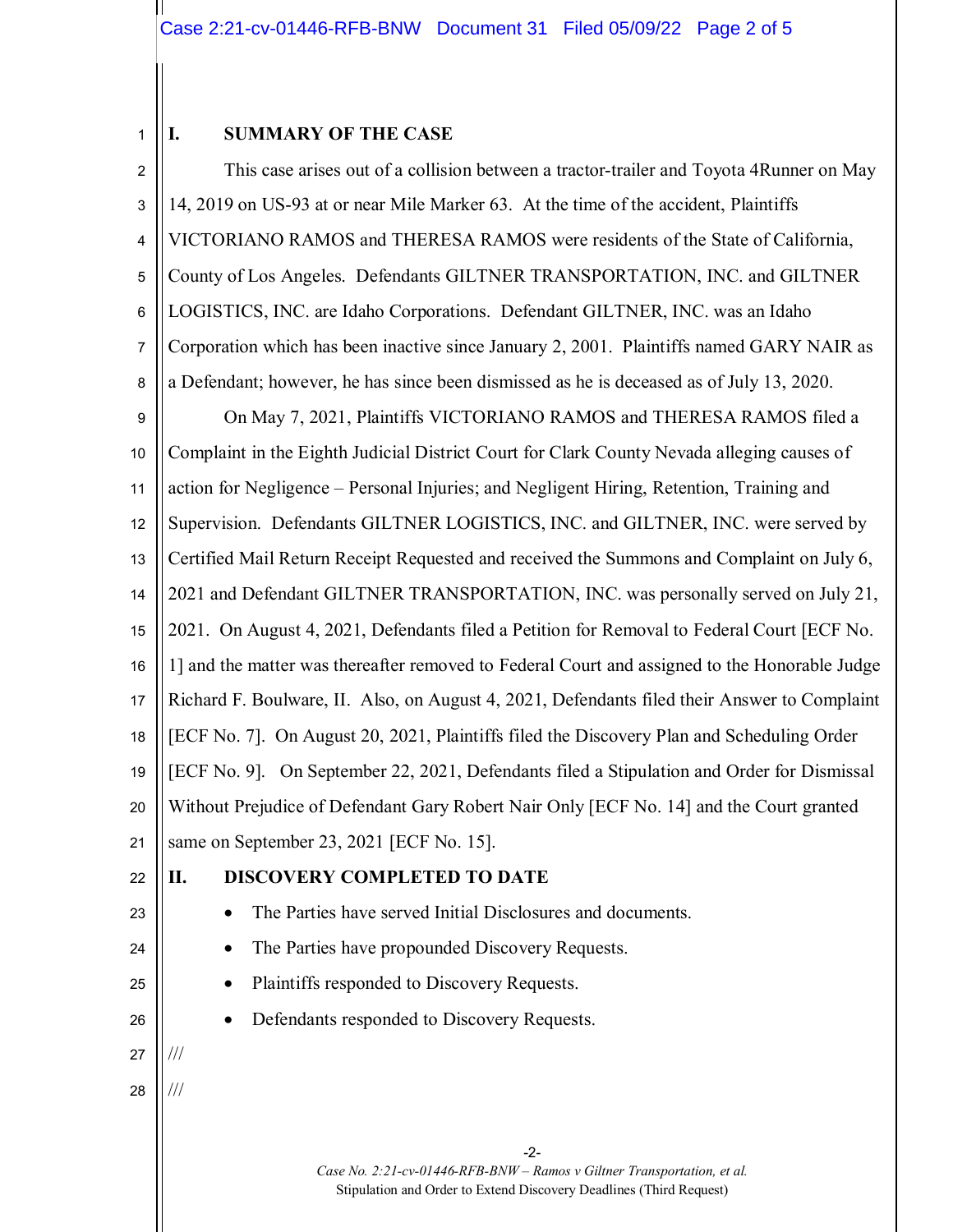#### $\mathbf{\mathbf{\mathsf{H}}}$ Case 2:21-cv-01446-RFB-BNW Document 31 Filed 05/09/22 Page 3 of 5

| 1  | Ш.<br><b>DISCOVERY THAT REMAINS TO BE COMPLETED</b>                                                  |  |  |  |
|----|------------------------------------------------------------------------------------------------------|--|--|--|
| 2  | Custodian of Records Subpoenas Duces Tecum to each of the Plaintiffs' various                        |  |  |  |
| 3  | providers;                                                                                           |  |  |  |
| 4  | Supplement FRCP 26(a)(1) Disclosures;                                                                |  |  |  |
| 5  | Retain and Designate Experts and Rebuttal Experts;                                                   |  |  |  |
| 6  | Depositions of the Parties;                                                                          |  |  |  |
| 7  | Depositions of Fact Witnesses;                                                                       |  |  |  |
| 8  | Depositions of Plaintiffs' Treating Physicians;                                                      |  |  |  |
| 9  | Depositions of Plaintiffs' and Defendants' Expert Witnesses;                                         |  |  |  |
| 10 | Independent Medical Examinations of the Plaintiffs; and                                              |  |  |  |
| 11 | Additional discovery yet to be determined may be necessary.                                          |  |  |  |
| 12 | REASONS WHY THE PARTIES ARE REQUESTING EXTENSION<br>IV.                                              |  |  |  |
| 13 | Plaintiffs reside in Los Angeles, California. Plaintiff VICTORIANO RAMOS is                          |  |  |  |
| 14 | alleging a significant Traumatic Brain Injury as a result of the underlying accident and the         |  |  |  |
| 15 | Parties need to gather his medical records and films as part of the discovery process in this case.  |  |  |  |
| 16 | Due to Plaintiff VICTORIANO RAMOS' injuries his attorneys have had significant delays in             |  |  |  |
| 17 | getting their clients to sign the necessary medical authorizations to allow Defendants to request    |  |  |  |
| 18 | his medical records including the films. These records and films are necessary for both parties      |  |  |  |
| 19 | due to the Traumatic Brain Injury claims being asserted by Plaintiff VICTORIANO RAMOS.               |  |  |  |
| 20 | Plaintiffs' Counsel are providing those Authorizations on May 5, 2022.                               |  |  |  |
| 21 | Contemporaneously, with this stipulation the Parties are presenting a separate stipulation           |  |  |  |
| 22 | to allow Dr. Thomas Kinsora, the Neuropsychologist retained by Defendants, to conduct a Rule         |  |  |  |
| 23 | 35 Examination of Plaintiff VICTORIANO RAMOS including an interview and testing.                     |  |  |  |
| 24 | Pending the approval of the Court this examination is tentatively scheduled for June 19, 2022.       |  |  |  |
| 25 | Dr. Kinsora will travel to California to conduct this examination in order to make Plaintiff         |  |  |  |
| 26 | VICTORIANO RAMOS as comfortable as possible. Following this examination, the parties                 |  |  |  |
| 27 | have scheduled a mediation with Michael Morehead, Esq. at Judicate West on July 27, 2022,            |  |  |  |
| 28 | also in California to make a good faith effort to resolve this matter.<br>It was difficult to find a |  |  |  |
|    |                                                                                                      |  |  |  |

-3- *Case No. 2:21-cv-01446-RFB-BNW – Ramos v Giltner Transportation, et al.* Stipulation and Order to Extend Discovery Deadlines (Third Request)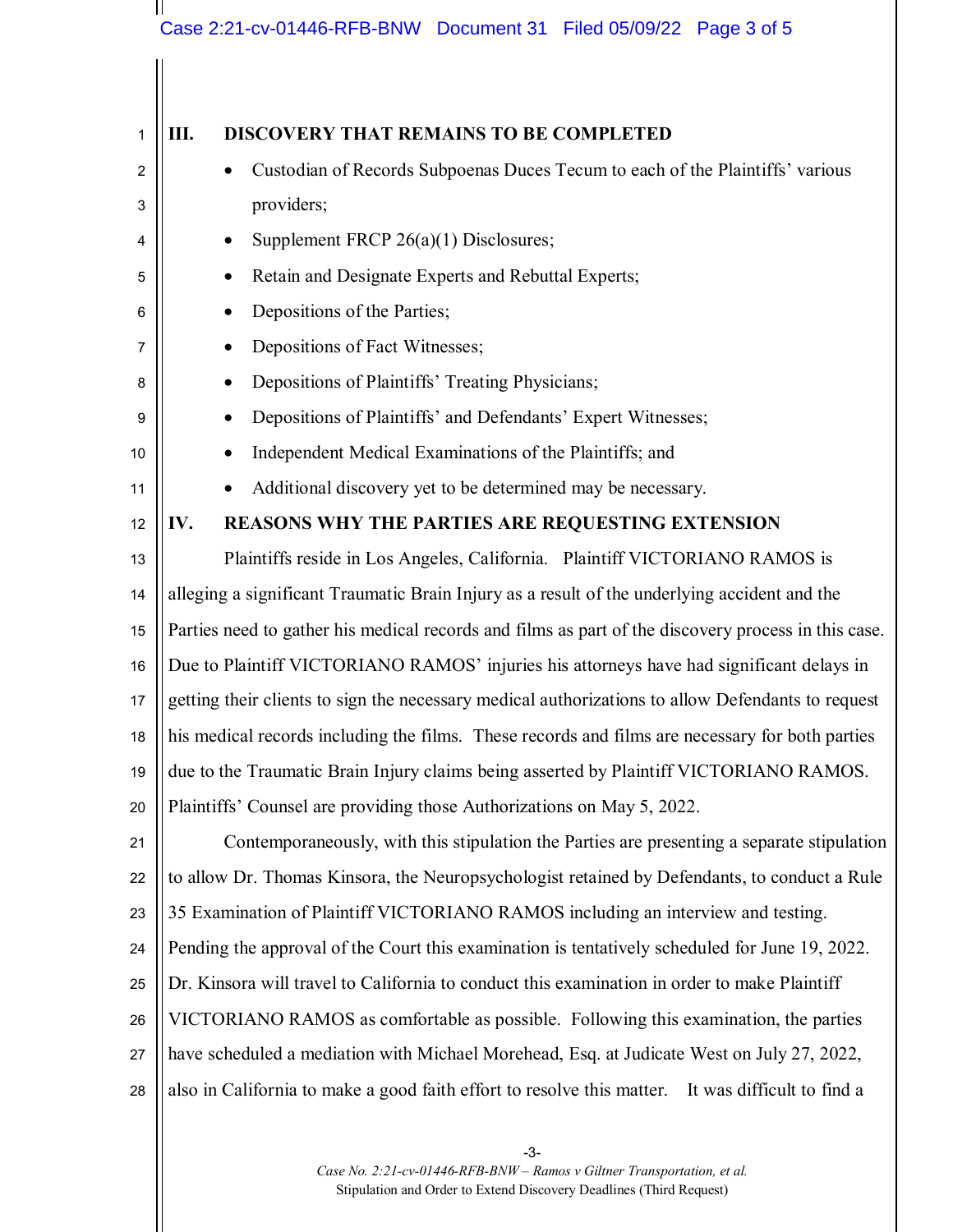1 2 mediation date due to the large amount of cases seeking a mediator at this time due to COVID backlog and many cases finally being set for trials this summer and fall.

3 4 5 6 7 The Parties believe good cause exists to allow for a 120-day extension of the current deadlines to allow for the proposed Rule 35 Examination, the gathering of the necessary medical records and films and for the parties to participate in the mediation on July 27, 2022 in Los Angeles, California in an attempt to resolve this matter. The Parties seek this extension in good faith and not for the purpose of delay.

8

### **V. PROPOSED REVISED DISCOVERY SCHEDULE**

| 9  |                                    | <b>CURRENT DEADLINE</b> | <b>PROPOSED DEADLINE</b> |
|----|------------------------------------|-------------------------|--------------------------|
| 10 | <b>Amend Pleadings</b>             | Closed                  | Closed                   |
| 11 | <b>Expert Disclosures</b>          | May 31, 2022            | September 28, 2022       |
| 12 | <b>Rebuttal Expert Disclosures</b> | July 5, 2022            | November 2, 2022         |
| 13 | Discovery Cut-Off                  | August 1, 2022          | November 29, 2022        |
| 14 | Dispositive Motions                | August 29, 2022         | December 27, 2022        |
| 15 | Pretrial Order                     | September 28, 2022      | January 26, 2023         |

16

17

26

27

28

# **IT IS SO STIPULATED**.

- 18 DATED this 5<sup>th</sup> day of May 2022.
- 19 DORDICK LAW CORPORATION
- 20 */s/ Gary Dordick, Esq.*
- 21 22 23 24 25 Elizbeth A. Hernandez, Esq. *(Pro Hac Vice)* California Bar No. 204322 Gary A. Dordick, Esq. *(Pro Hac Vice)* California Bar No. 128008 509 South Beverly Drive Beverly Hills, CA 90212 *Attorneys for Plaintiffs VICTORIANO RAMOS and THERESA*

# *RAMOS*

DATED this 5<sup>th</sup> day of May 2022.

#### LAW OFFICE OF PETER GOLDSTEIN

 */s/ Peter Goldstein, Esq.*

Peter Goldstein, Esq. Nevada Bar No. 6992 10161 Park Run Drive, Suite 150 Las Vegas, Nevada 89145 *Attorney for Plaintiffs VICTORIANO RAMOS and THERESA RAMOS*

 $-4-$ *Case No. 2:21-cv-01446-RFB-BNW – Ramos v Giltner Transportation, et al.* Stipulation and Order to Extend Discovery Deadlines (Third Request)